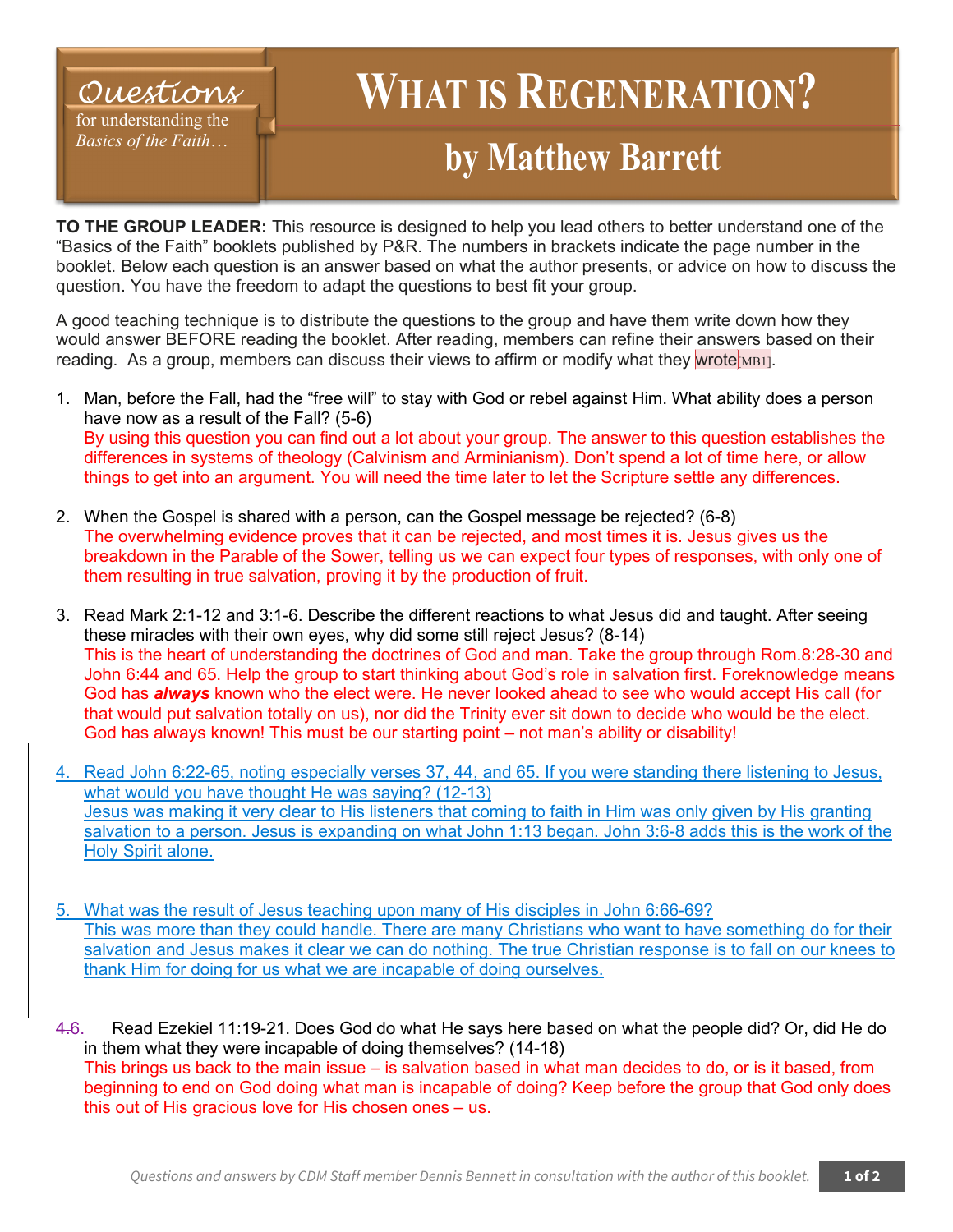5.7. Read John 3:1-8, and John 1:12-13, noting especially how vs.13 explains how vs.12 can happen. From what Jesus says to Nicodemus, contrasting natural birth with spiritual birth, what role does Jesus give to the Spirit and what role does He give to Nicodemus? (18-25) When a baby is born it has no say in what part it plays. Likewise, Jesus is telling Nicodemus that unless God's Spirit does His work in him, he will never enter the Kingdom of God. Remember, Nicodemus was a

religious leader who had been convinced he was already accepted by God. Jesus corrected his wrong thinking that he, by his "good works," had any part in being born again.

- 6.8. Now read James 1:16-18. What do these verses teach us about salvation? (25) Continue to bring out these verses, and keep showing the group that God's love and mercy is the driving force behind what He does. He is not being a bully; He is displaying His love to those who would never have the ability to embrace it on their own.
- 7.9. What does 1 Peter 1:3-5 say about our part in salvation? How long does it say it will last? (25-27) We are the joyful recipients of God's mercy in salvation. Since God has been the One Who originated the whole act of salvation, Peter adds that in the end our salvation will still be there.
- 8.10. There are three words that keep appearing. How would you define each of the following? (27-31)

**Justice** – getting *all* you deserve – This is what all deserve as a result of the Fall.

**Mercy** – not getting *all* you deserve – When we come to faith, *all* of our sins are forgiven (past, present, and future), but the consequences of sin don't just disappear. When adultery is committed and a child is born, the parents can be forgiven, but the consequence of their sin doesn't disappear. **Grace** – getting what you don't deserve – This is the most amazing part of salvation. God would have been totally justified to destroy us for our sin, but He chose to lavish His love on us anyway.

9.11. In light of all these verses, God is the One who changes a person's heart. Therefore, why do we need to do any evangelism? (31-36)

This entire study was about what God does in saving us. This is what the Scripture teaches. It is about Him from start to finish. For this we should be extremely grateful. However, Scripture also gives us clear commands to share the gospel with those outside Christ. This is what we need to understand here: God does what He must from His level, and we must do what He tells us on our level. On our level we are told to share the gospel with everyone, and from there we leave the results to God. This is refreshing because it means we are not responsible if someone fails to heed God's call. Evangelism is sharing Christ, in the power of the Holy Spirit, and leaving the results to God. This we can do!

After going through these questions, read the text and fill in the answers in preparation for class, noting other questions you might have. [By the way, if you do have any other questions about what you read, write them down here so you remember them at class time.]

## **APPLICATION**

Throughout this study there has been the emphasis that our salvation rests in God and Him alone. We are told there is nothing we can do. But there is one thing. We can stop right now and thank Him for doing what we could never do for ourselves.

## **For Further Study**

*Salvation by Grace: The Case for Effectual Calling and Regeneration*, Matthew Barrett. P&R, 2013.